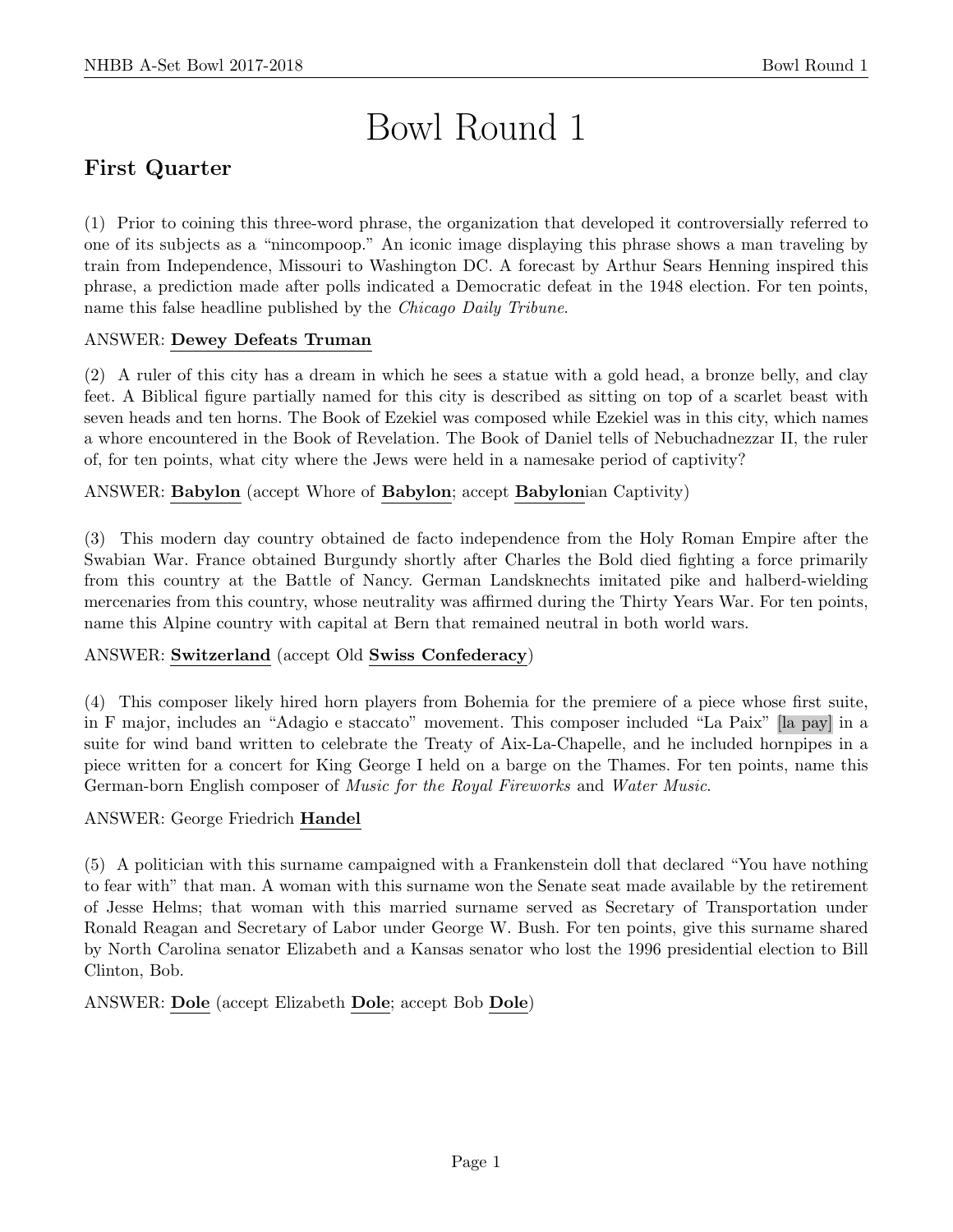(6) This man said "I am very sorry it is taking me so long to die" after attempting suicide during his arrest. The Imperial Rule Assistance Political Association was created by this man, who suggested not executing the pilots of the Doolittle Raid in fear of American retaliation. After being arrested, this man was given a new pair of dentures which had the phrase "remember Pearl Harbor" written in Morse Code. For ten points, name this politician who served as Japan's Prime Minister from 1941 to 1944.

#### ANSWER: Hideki Tojo

(7) This thinker's concept of the "efficient cause" in the natural world was continued by his successor, Theophrastus. A graded scale of perfection established by this man to classify living organisms is known as his "Great Chain of Being." This philosopher, who was exiled by Eurymedon the Hierophant, was accused by Hagnothemis of poisoning his most famous pupil, Alexander the Great. For ten points, name this Ancient Greek founder of the Lyceum and student of Plato.

#### ANSWER: Aristotle

(8) Andrew Oliver was tasked with implementing this act, after which he was burned in effigy by the Loyal Nine. Thomas Hutchinson's mansion was ransacked in response to this act. Isaac Barre coined the term "sons of liberty" during a debate over this act, which prompted Samuel Adams to found the Sons of Liberty. When this act was repealed alongside a reduced Sugar Act, Britain also passed the 1766 Declaratory Act. For ten points, name this colonial tax on printed material.

#### ANSWER: Stamp Act of 1765

(9) Edouard de Laboulaye proposed this structure as an international effort. After this structure was completed on Bedloe's Island, it was celebrated with its city's first ticker-tape parade. This monument's base features an Emma Lazarus poem with the verses "give me your tired, your poor, your huddled masses" called "The New Colossus." For ten points, name this Frederic Bartholdi-designed sculpture that bears a copper torch in New York Harbor.

### ANSWER: Statue of Liberty (or Liberty Enlightening the World; accept La Liberté Eclairant le Monde)

(10) One leader in these conflicts saw a vision of three suns before his victory at Mortimer's Cross. For switching sides in these conflicts, Richard Neville, the Earl of Warwick, was known as the Kingmaker. These conflicts ended when Richard III was defeated by Henry VII at Bosworth, ushering in the Tudor dynasty. For ten points, name these conflicts between the rival English houses of Lancaster and York, named for their respective red and white flower badges.

ANSWER: Wars of the Roses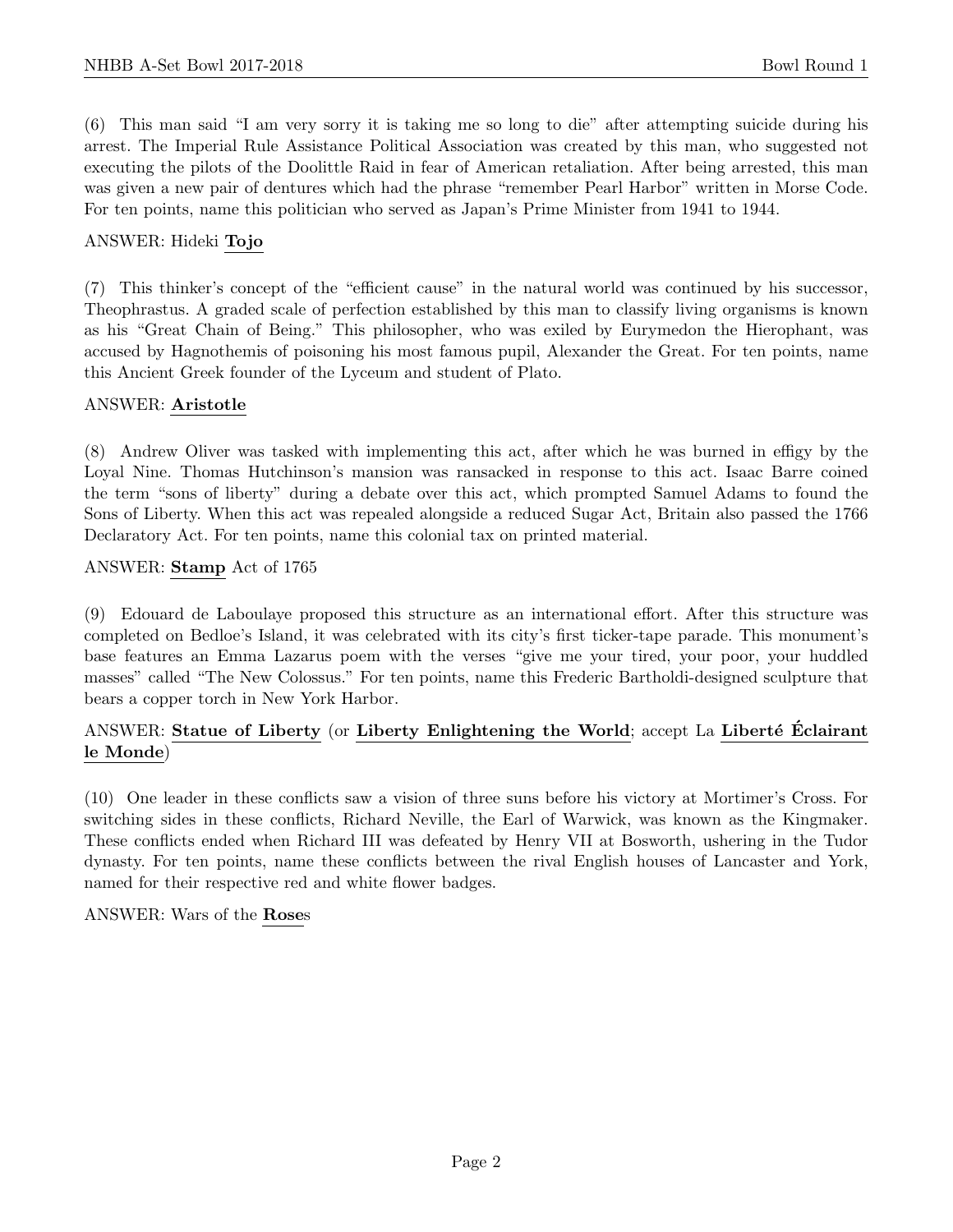# Second Quarter

(1) Many perpetrators of this event were tried in Gacaca courts due to a backlog in the traditional justice system. The large number of refugees fleeing this event led to the Great Lakes Crisis in a neighboring country. This event was hastened by rebel forces taking Gisenyi two weeks after the Interahamwe militia lost the capital city of Kigali. Paul Kagame [kuh-GAH-may] became Vice President after the end of, for ten points, what 1994 event in which the Hutus massacred their Tutsi countrymen in a central African country?

ANSWER: Rwandan Genocide (accept descriptions of the genocide of the Tutsis/by the Hutus until "Hutu" is read)

BONUS: During the Rwandan Genocide, Paul Rusesabagina protected over 1,000 refugees in one of these establishments.

#### ANSWER: hotels (accept Hotel des Mille Collines; accept Hotel Rwanda)

(2) This man refused a promotion to a desk job by saying "every poor fellow in the trenches must do his duty." Donald Cunnel is credited with inflicting a serious head wound on this man, who attempted to kill Wilfred May but was stopped by Arthur Brown. Propaganda about this man stated the British would automatically award a Victoria Cross to anyone that could kill him. The Flying Circus was led by, for ten points, what World War I German aviator commonly known by a colorful noble title?

#### ANSWER: Manfred (Albrecht Freiherr) von Richthofen (accept the Red Baron)

BONUS: After the deaths of Richthofen and Wilhelm Reinhard, command of The Flying Circus was given to this man. During World War II, this Nazi was named Reichsmarschall and commanded the Luftwaffe.

ANSWER: Hermann (Wilhelm) Goering

(3) This location is home to the Timbisha Shoshone tribe, who use this location's clay to make a red ochre ["oak-er"] paint. Accumulated salts in this location's Badwater Basin have made its water undrinkable. In July 1913, this location's Furnace Creek reached 134 degrees Fahrenheit, the hottest temperature ever recorded in the Western hemisphere. For ten points, name this location in the Mojave Desert of California, the lowest point in the US.

ANSWER: Death Valley National Park (prompt on Mojave Desert before mentioned; prompt on California before mentioned)

BONUS: Death Valley was proclaimed a National Park by this President, one month before he left office. This man's Presidential library is in West Branch, Iowa, and his home in California is now the official residence of the President of Stanford University.

#### ANSWER: Herbert Hoover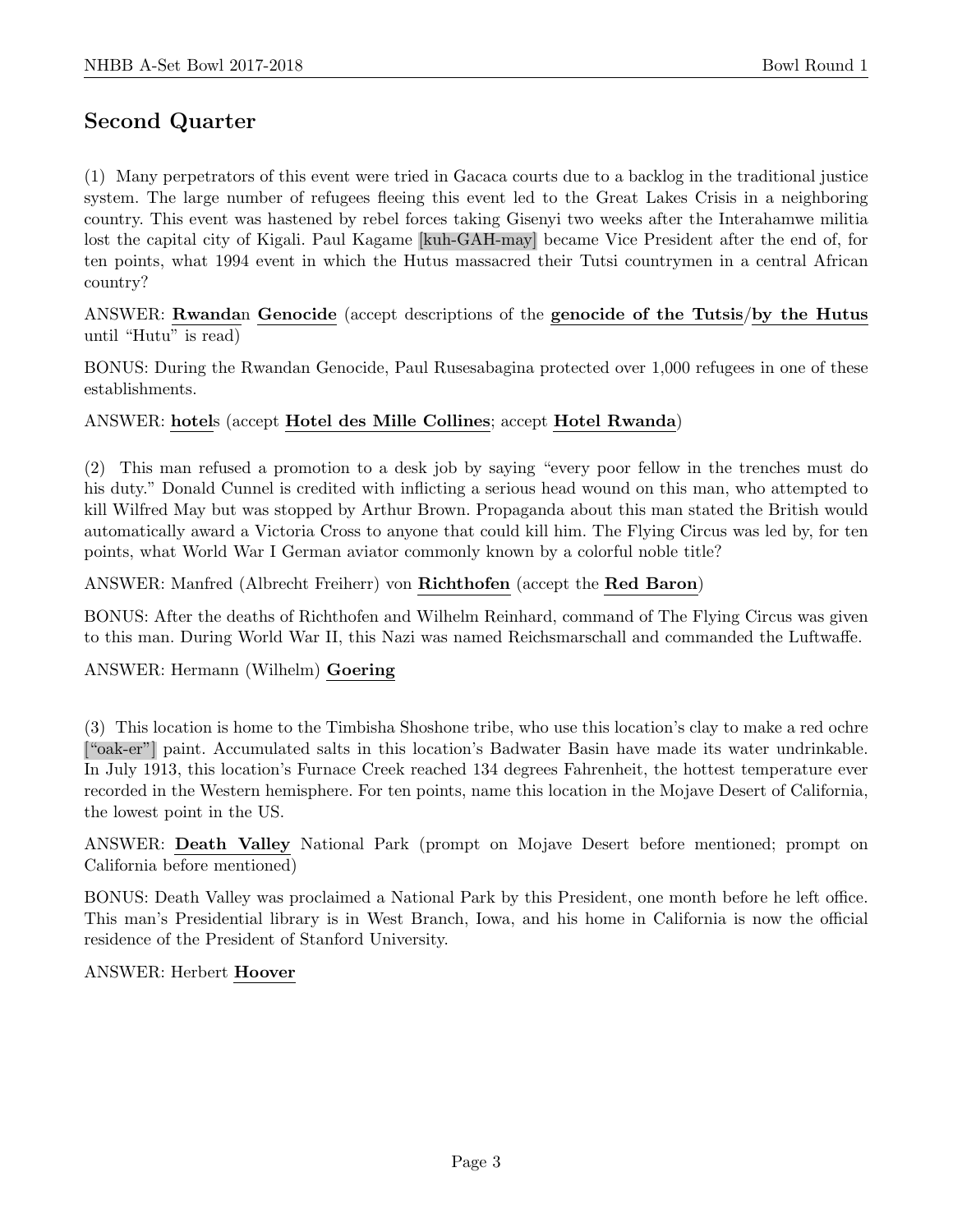(4) This battle was preceded by a gift of sports balls to remind the winning king that he should stick to tennis. The fall of Harfleur prompted the losing side to fight this battle. At this battle, the order to kill all prisoners was given after Henry V feared that his baggage train would be overrun. This battle's losing side could not use cavalry thanks to stakes placed in muddy ground; instead the winning side's longbowmen fired at will. For ten points, name this 1415 battle fought on St. Crispin's Day, a victory for England in the Hundred Years' War.

## ANSWER: Battle of Agincourt

BONUS: The English longbow also played a big role in this 1346 battle, where it prevailed over Genoese crossbows. Shortly after this battle, Calais [cah-lay] fell to England.

ANSWER: Battle of Crecy

(5) This policy was largely ignored by Congress as senators flocked to buy from "the man in the green-hat," George Cassiday. Neal Dow became one of the first mayors to implement this policy under the Maine Law. Contraband violating this policy was destroyed by a hatchet-wielding Carrie Nation from the WCTU. This policy became law when the Volstead Act was enacted to carry out the Eighteenth Amendment. For ten points, name this 1920s policy that banned liquor throughout the US.

ANSWER: Prohibition (accept temperance; prompt on 18th Amendment or Volstead Act before each is mentioned)

BONUS: During Prohibition, this leader of the Chicago Outfit, known as Scarface, made massive profits smuggling alcohol.

### ANSWER: Alphonse "Al" Capone

(6) In an unfinished story from this collection, Canace finds a falcon who was abandoned by her lover and then shows a romantic interest in her brother, who is also Genghis Khan's son. In this collection's first story, Palamon and Arcite fight in a massive battle to win Emily's hand in marraige. Characters in this work include the Squire and his father, the Knight, who tell stories during their pilgrimage to the shrine of Thomas Becket. For ten points, name this story collection by Geoffrey Chaucer.

#### ANSWER: The Canterbury Tales

BONUS: Geoffrey Chaucer wrote The Canterbury Tales in this language, which was in use from approximately the Norman conquest of Britain through the 16th century.

#### ANSWER: Middle English (prompt on English)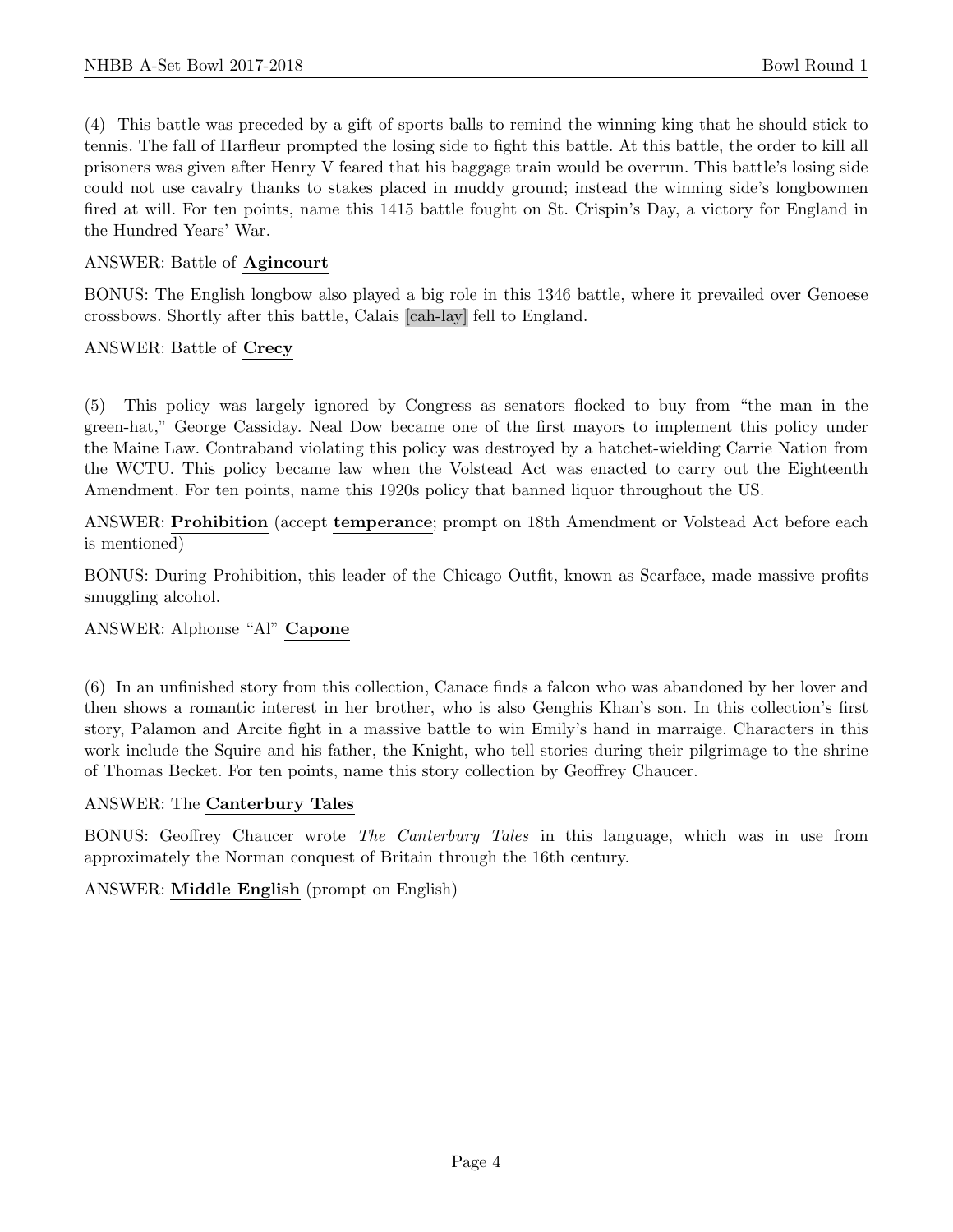(7) This battle's Operation Griffin included a violation of the Hague Convention when Otto Skorzeny dressed his troops in enemy uniforms. During this battle, American troops were fired on after surrendering at Malmedy. Anthony McAuliffe led a spirited defense of the town of Bastogne in this battle, whose losing side tried to use tanks to recreate the 1941 invasion of France. For ten points, name this 1944 battle that made a namesake shape in Allied lines.

ANSWER: Battle of the Bulge (accept Operation Watch on the Rhine or Wacht am Rhein; accept Ardennes Counteroffensive before "Ardennes" is read)

BONUS: The siege of Bastogne was lifted by this American commander of the Third Army. He was briefly disgraced for slapping a shell-shocked soldier during the Sicily landings.

ANSWER: George S. Patton

(8) A type of this disease that makes surgery difficult was discovered by Henry Pancoast. Fritz Lickint experimented with X-raying the spleen as a cure for this disease and coined the term for a "passive" cause of it. Scientists in Nazi Germany discovered the link between this disease and asbestos. In the late 1990s, Philip Morris admitted that its products cause this disease. For ten points, name this type of cancer often caused by smoking tobacco.

#### ANSWER: lung cancer

BONUS: This term for smoke inhaled by non-smokers developed out of Fritz Lickint's theories about the dangers of "passive smoking." Governments have cited the dangers of this type of environmental exposure to smoke when passing laws banning smoking in public.

ANSWER: second-hand smoke (accept word forms)

# Third Quarter

The categories are  $\dots$ 

- 1. American War
- 2. Soviet Union
- 3. Ancient Egypt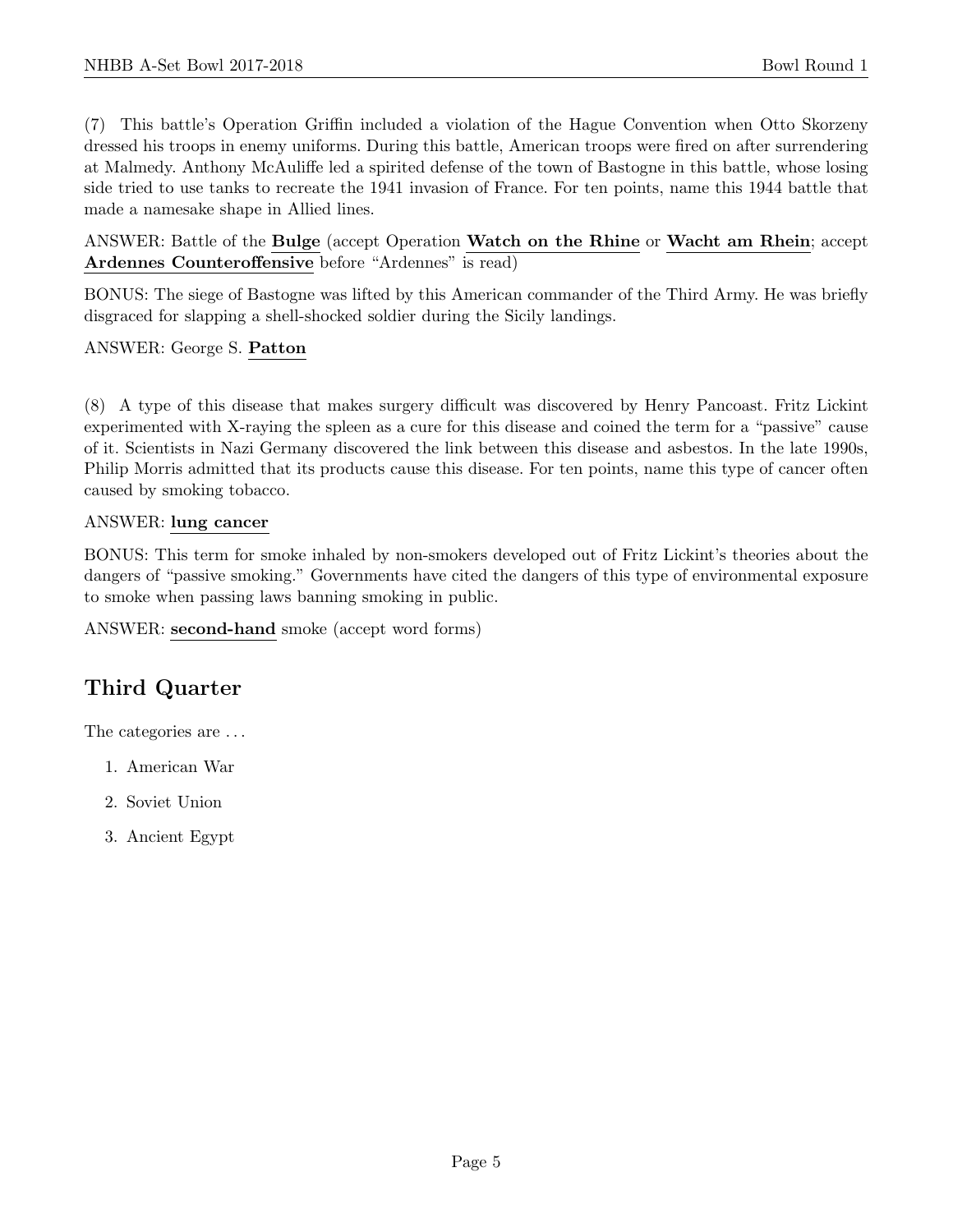AMERICAN WAR

Name the...

(1) First country the US declared war on, doing so in 1812.

- ANSWER: United Kingdom of Great Britain and Ireland (accept Great Britain; accept England)
- (2) Military title assigned to the President in the Constitution as head of the armed forces.

#### ANSWER: Commander-in-Chief (do not prompt on commander alone)

(3) Article of the Constitution that details the President's powers and roles, including that title.

ANSWER: Article 2 of the US Constitution

(4) Cuban naval base used by the US to detain terror suspects and enemy combatants.

#### ANSWER: Guantanamo Bay Naval Base (accept Gitmo)

(5) Controversial 1973 law that restricts the President's power to deploy armed troops beyond 60 days.

ANSWER: War Powers Act (or Resolution, Law, etc.)

(6) Writ that prevents unlawful detention but was suspended unlawfully by Abraham Lincoln during the Civil War.

ANSWER: writ of habeas corpus

(7) Former Yugoslavian country, unrecognized by Serbia, whose 1999 bombing led Tom Campbell to sue Bill Clinton.

#### ANSWER: Kosovo

(8) 1952 Supreme Court case that limited President Truman's ability to seize private property during war.

ANSWER: Youngstown Sheet and Tube Company vs. Sawyer (accept Youngstown Steel case; accept Steel Seizure case)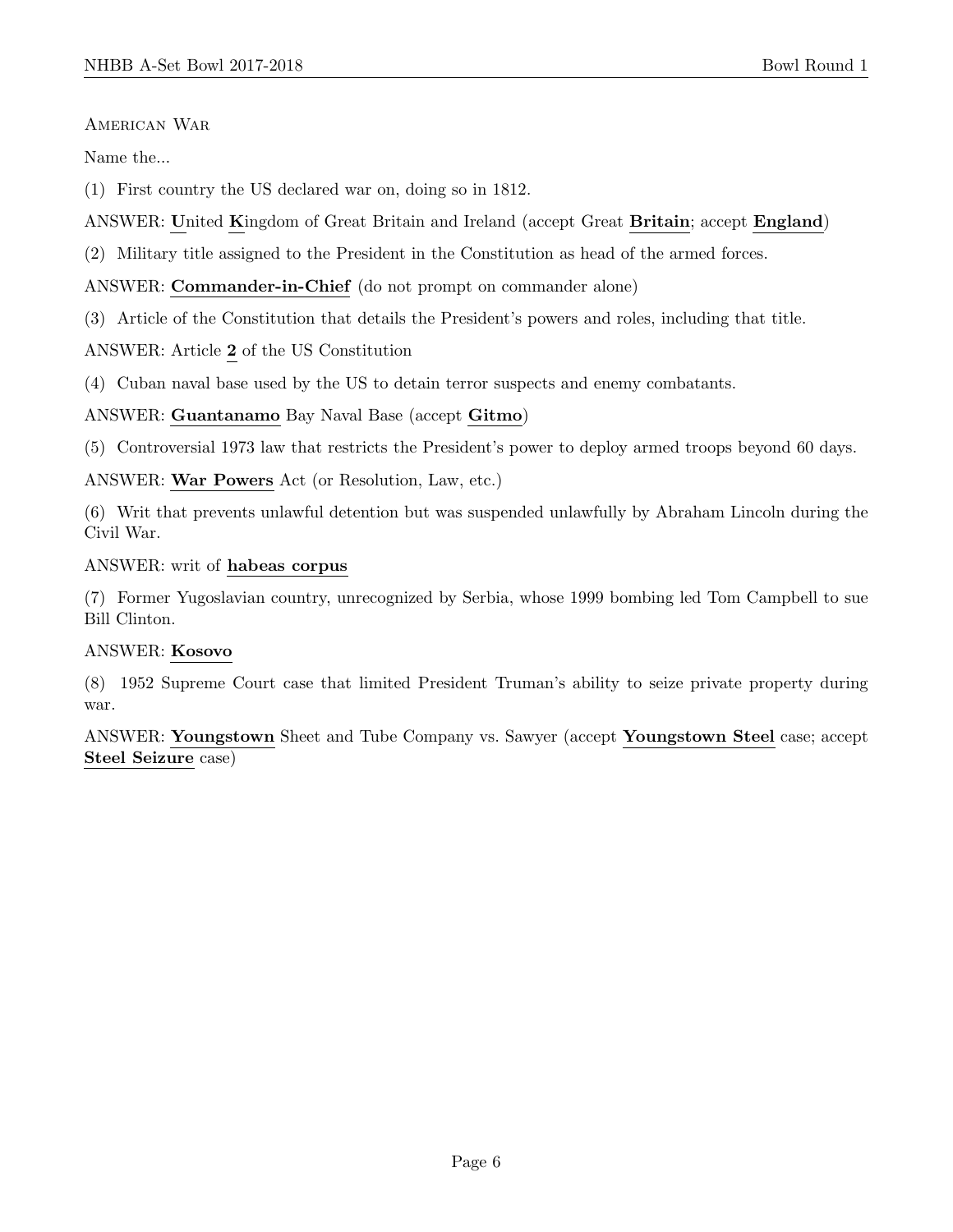# SOVIET UNION

Name the...

- (1) Successor state to the Soviet Union whose capital is Moscow.
- ANSWER: Russia (or Russian Federation)
- (2) Dictator who ordered the death of Leon Trotsky and was succeeded by Nikita Khrushchev.

# ANSWER: Joseph Vissarionovich Stalin

(3) Soviet-led counterpart of NATO, composed of Eastern Bloc countries.

# ANSWER: Warsaw Pact (accept the Treaty of Friendship, Cooperation, and Mutual Assistance)

(4) European country where the Soviets crushed Imre Nagy's [nahj's] rebellion in 1956.

# ANSWER: Hungary

(5) 1959 event in which Nixon and Khrushchev debated capitalism and communism in a model home.

# ANSWER: Kitchen Debate

(6) Genocidal famine in Ukraine from 1932-33.

# ANSWER: Holodomor

(7) Name for both US-Soviet treaties that limited ballistic missile production.

ANSWER: SALT 1 and/or 2 (or Strategic Arms Limitation Talks)

(8) 1921 rebellion whose suppression led to the development of the New Economic Policy.

### ANSWER: Kronstadt Rebellion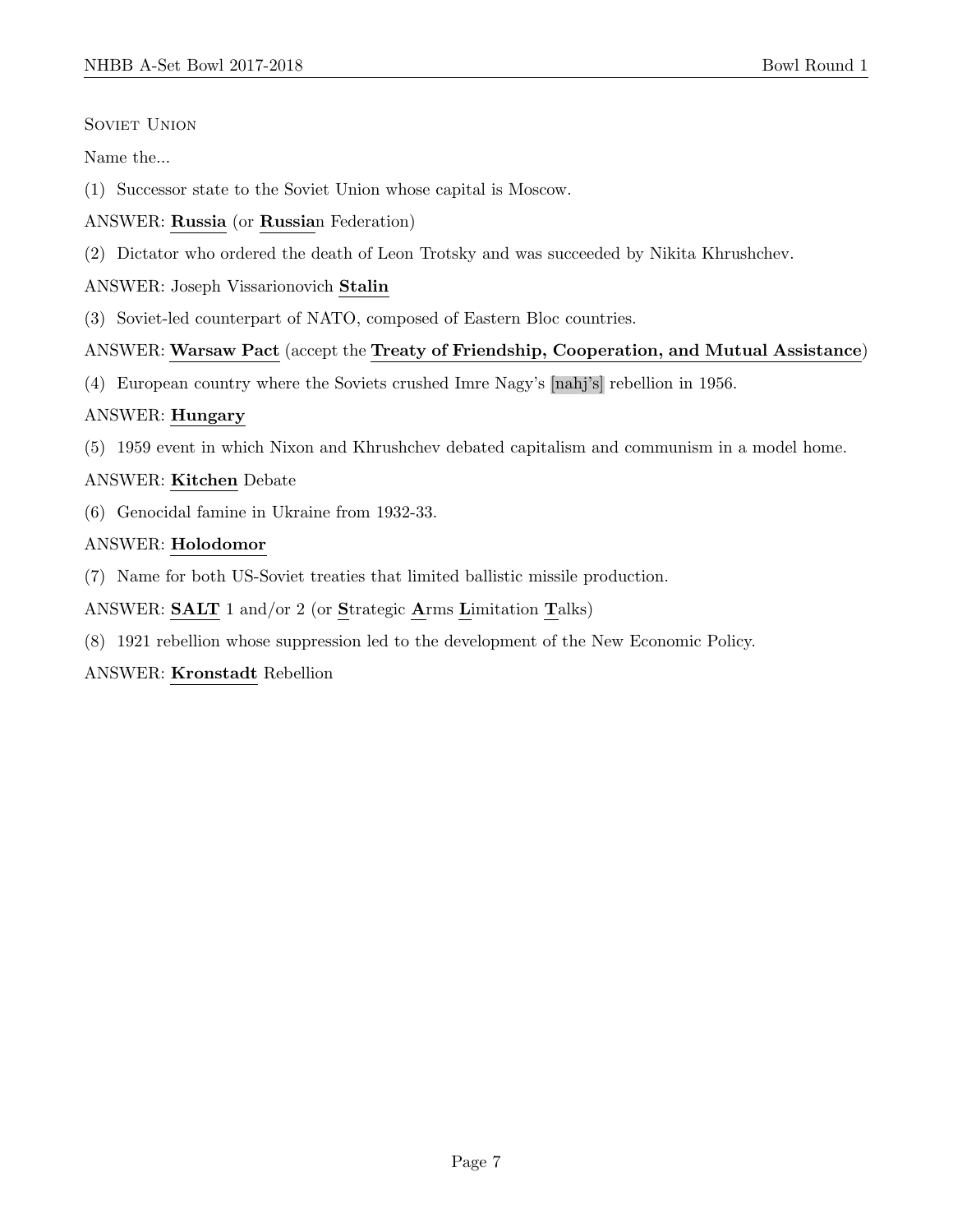## Ancient Egypt

Name the...

(1) Title given to the rulers of ancient Egypt.

# ANSWER: pharaoh

(2) Primary Egyptian river that flooded during the season of Akhet.

# ANSWER: Nile River

(3) Boy king whose tomb was re-discovered by Howard Carter in 1922.

# ANSWER: King Tutankhamun

(4) Stone dedicated to Ptolemy V that was used to decipher hieroglyphics.

# ANSWER: Rosetta Stone

(5) 1274 BC battle against the Hittites, the largest chariot battle in history.

# ANSWER: Battle of Kadesh

(6) Document that provides instructions for those being judged by Ma'at.

# ANSWER: Egyptian Book of the Dead

(7) Massive rock temples of Ramesses the Great and Nefertari built in Nubia.

# ANSWER: Abu Simbel

(8) Ruler who briefly succeeded Akhenaten, but who may actually just have been Nefertiti disguised as a man.

# ANSWER: Smenkhare (or Smenkhkare)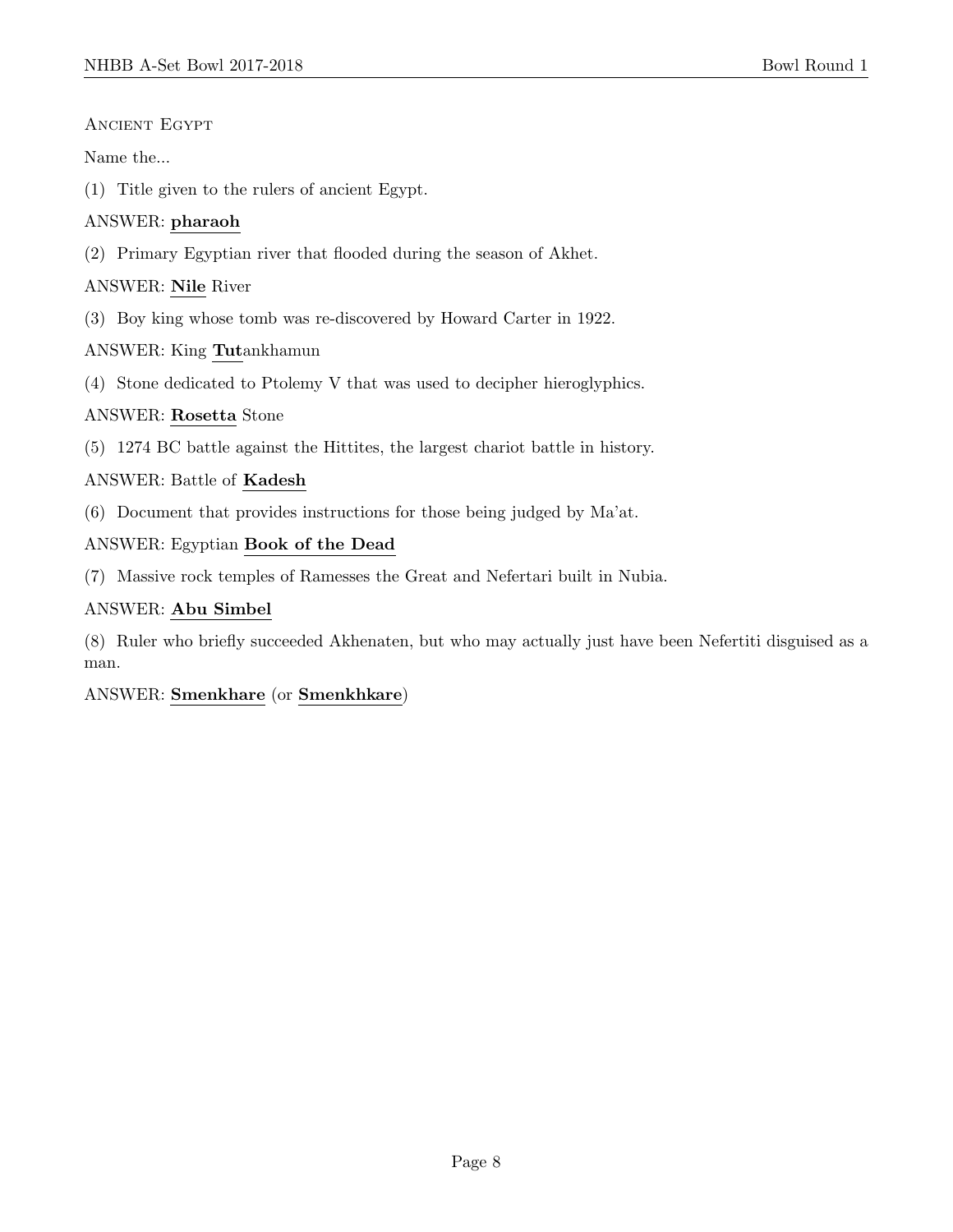# Fourth Quarter

(1) In this election year, the "Draft Muskie" movement emerged to break a deadlocked convention. John B. Anderson ran as an independent in this election. Controversy from the (+) Chappaquiddick incident 11 years earlier damaged Ted Kennedy's chances of being nominated during this year. Despite the "voodoo economics" attack in this year's primaries, (\*) George H.W. Bush was nominated for Vice President. The failure to resolve the Iran Hostage Crisis helped doom a re-election campaign in, for ten points, what year in which Jimmy Carter lost 44 states to Ronald Reagan?

ANSWER: Presidential Election of 1980 (prompt on 80)

(2) This modern day country was briefly mortgaged in the 16th century to a German banking family whose sons wanted to search for the Fountain of Youth. This country's city of Coro is one of the oldest European cities founded in the Americas. This country, which was named for  $(+)$  stilted houses in lagoons that reminded Spanish colonists of a European city, is officially a "Bolivarian Republic" to commemorate (\*) Simon Bolivar, who was born here. For ten points, name this country where Spanish colonists founded cities like Maracaibo and Caracas.

ANSWER: Bolivarian Republic of Venezuela

(3) An early version of this work uses the phrase "waiting in the weeds," later changed to "waiting in the wings." In this work, a boy sings in French, then recites a poem on his ninth (+) birthday to his father. The protagonist of this work is told to "talk less" and "smile more" by the antagonist, who later laments that "the world was (\*) wide enough" for both himself and the title character after they duel at Weehawken. For ten points, name this Lin-Manuel Miranda musical about the first treasury secretary, who was killed in a duel with Aaron Burr.

ANSWER: Hamilton: An American Musical (accept "Alexander Hamilton" before "French" is read)

(4) This group formed the Confederation of Cologne and conducted a bombardment of Copenhagen, forcing Valdemar IV to grant them increased privileges. This group was plagued by the forces of Albert of Mecklenburg and the (+) Victual Brothers, and it suffered a setback when Ivan III shut down their operations in Novgorod. This group was prominent in Bergen and Stralsund, but it was dominated by  $(*)$  Lübeck in its early stages. A series of kontor trading posts was administered by, for ten points, what Northern European merchants guild formed during the Late Middle Ages?

ANSWER: Hanseatic League (accept Hansa)

(5) Domitian added the purple faction and a faction named for this material to chariot races. A palace on the future site of the Colosseum built by Nero was known as the house of this material. When Heinrich  $(+)$  Schliemann discovered an artifact of this material in Mycenae, it convinced him he found the body of a legendary Homeric king. This material, which is combined with  $(*)$  ivory to make chryselephantine sculptures, was used to mint a coin worth 25 denarii [day-NAR-ee-ee] called the aureus. The funeral mask of Agamemnon is made of, for ten points, what yellowish precious metal?

ANSWER: gold